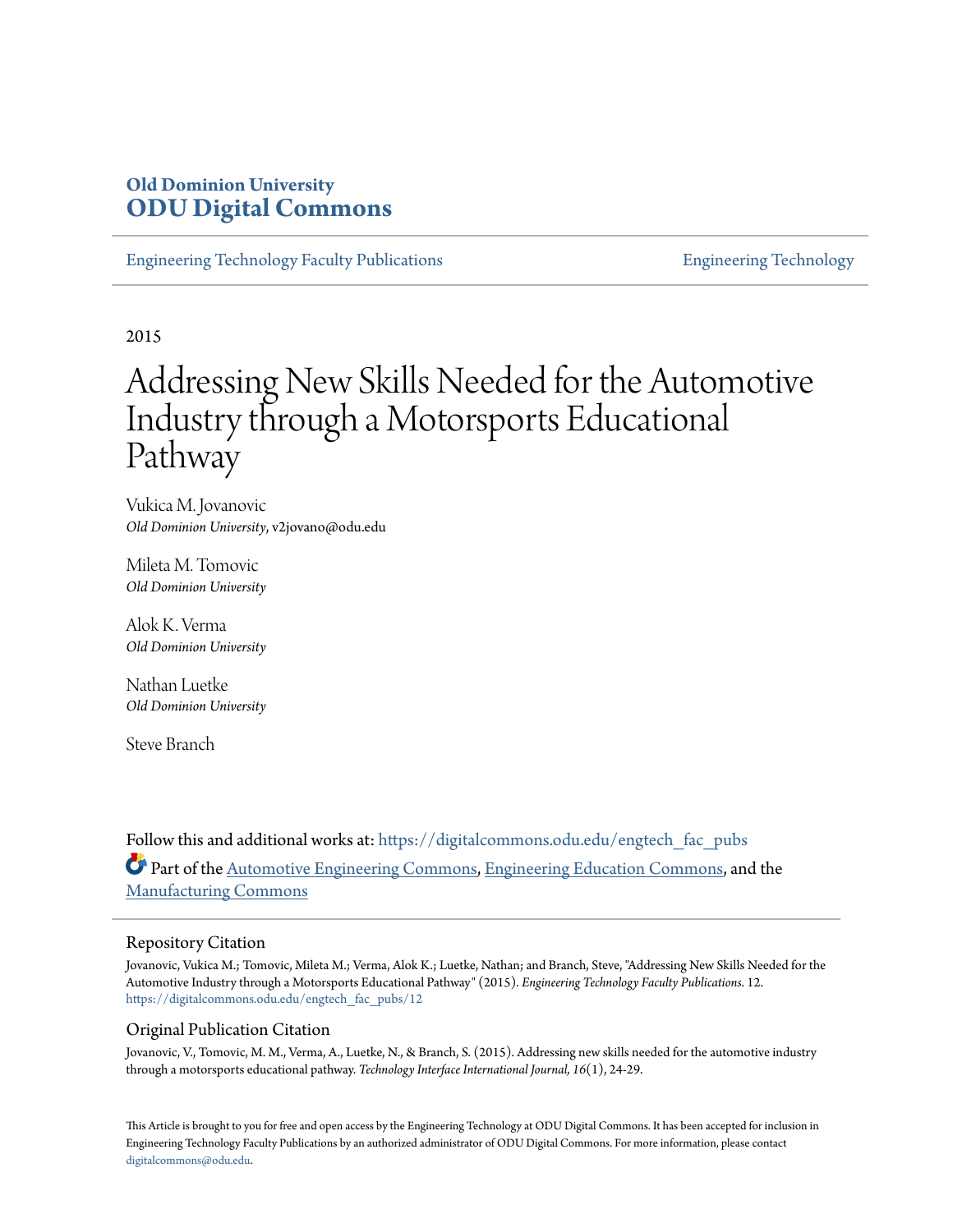# **ADDRESSING NEW SKILLS NEEDED FOR THE AUTOMOTIVE INDUSTRY THROUGH A MOTORSPORTS EDUCATIONAL PATHWAY**

Vukica M. Jovanovic, Old Dominion University; Mileta M. Tomovic, Old Dominion University; Alok K. Verma, Old Dominion University; Nathan Luetke, Old Dominion University; Steve Branch, Patrick Henry Community College

——————————————————————————————————————————————–————

# Abstract

The automotive industry has higher-skilled positions available that need engineers and engineering technologists qualified and capable to work in a high-paced, advanced manufacturing sector. Various educational programs across the country offer programs related to the motorsports area at the Associate of Science level. There are also various articulation agreements that enable students to continue their education to the baccalaureate level. These programs try to fill in the gap related to the skills shortage in systems and new design methods and processes. The main strength of such educational pathways is that students, who are trained to work as technicians with an associate's degree in automotive and motorsports areas and then continue onto complete their four-year undergraduate degree, have specific skills highly sought by the automotive industry. In this paper, the authors present an example of such an educational pathway, with an emphasis on motorsports.

# Introduction

In the beginning, motorsport competitions started as testing venues for the performance and reliability of engines and automotive vehicles [1]. *La Petit Journal* organized the first car race in France in 1894. This was a competition in which companies, such as those of inventors Karl Benz and Gottlieb Daimler, had their vehicles competing with one another. The first race competition in the U.S. was held in Evanston, Illinois, in 1895 [2] (see Figure 1). The main goal of this race was to showcase the "horseless carriage" as "an admitted mechanical achievement, highly adapted to some of the most urgent needs of our civilization."

Various studies have shown an impact of the motorsports industry to manufacturing sectors in the U.S. and across the globe [3]. For example, in the state of Indiana, it contributes to more than 23,000 jobs directly and 421,000 jobs indirectly with annual wages around \$63,000, which is well above the state average, as stated in a report by Purdue University researchers: "Race to the Future: The Statewide Impact of Motorsports Industry in Indiana" [3].



**Figure 1. The First Car Race in the U.S. Held in Evanston, Illinois [2]**

Few career paths for science, technology, engineering, and math (STEM) areas are as dynamic, exciting, and engaging to prospective students as motorsports [4]. The speed and color of the sport engages students in thinking about how cars are designed and made in a very different way than almost any other industry.

### Skills Shortage in the Automotive Sector

Skill shortages in the automotive sector are not just related to traditional causes such as high levels of separation from the trades, low take-up of apprentices, or low levels of stock of skills in the work force [5]. They are also related to rapid changes in technology. Typical problems reported were related to recruiting skilled labor, especially maintenance engineers, electrical engineers, and production cell managers [6]. Many of the jobs in the automotive sector that require qualifications between a high school diploma and a bachelor's degree are also hard to fill, since many of the current skilled workers are close to their retirement [4, 6-8].

There is a need in the industry for skilled workers to perform multi-faceted jobs (e.g., someone with electrical and welding knowledge), and some companies report that they

——————————————————————————————————————————————–————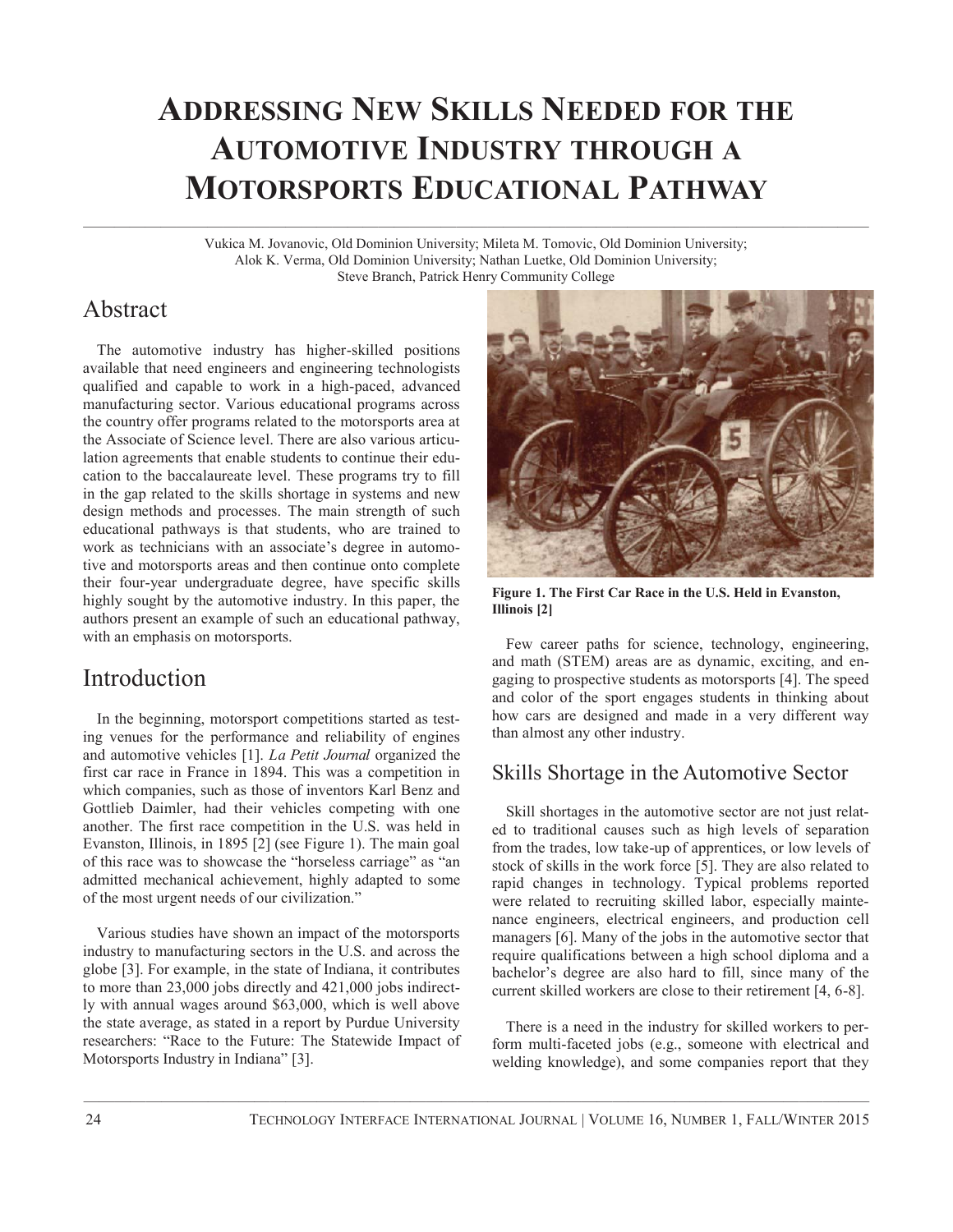are facing downtime in their production systems in part because of the skills shortage [7]. Expensive CNC machines can be idle in manufacturing systems due to the lack of skilled operators. Various initiatives across the country are focused on addressing these skill shortages. Some of them are focused on a development of new certificate programs, such as the Career Pathways initiative in Oregon, which created 300 flexible certificate programs [8]. Such certificates led to a job placement of 44.5% of participants, many of whom earned more than \$15 per hour. Another initiative in Virginia established a Board of Workforce Development to facilitate collaboration between relevant agencies in order to address the skills shortage.

### Automotive Technology Skills

The National Automotive Technical Education Foundation has identified a set of needed industry-driven skills related to automotive technology [9]. These standards are divided into the following groups: engine repair, automatic transmission, manual drivetrain and axles, suspension and steering, brakes, electrical/electronic systems, heating and air conditioning, engine performance, and alternative fuels and vehicles. These skills are then assessed by the National Institute for Automotive Service Excellence. The other section is related to the employability and possible transferability of acquired skills because of the nature of the current industrial environment, where many people are switching from one job to another [10].

## Motorsports Technology Skills

Various universities around the world are offering courses related to motorsports technology, some even offering degrees in Automotive Performance Engineering and Motorsports Technology [11-12]. Others are using motorsports themes for their senior design projects [12].

*Technical Skills*: Motorsports programs and student competitions allow students to stay current with the technology and develop skills needed for the workforce of the future through various courses in an engineering curriculum. Motorsports projects engage students in problem-based learning with many different multidisciplinary challenges.

*Project and Team Skills*: Students involved in motorsports projects learn engineering concepts through hands-on experience and teamwork, leadership, and critical thinking skills that are applicable to real-life situations [7]. Another engineering management skill that might be beneficial is related to the mechanics and production crews engaging in planning, setting up, and running a motorsports event, such as a monster truck show [9].

# Re-Profiling of Skills in the Automotive Sector

——————————————————————————————————————————————–————

The automotive sector includes technologies transferable to other industries, such as defense, aerospace, energy, and transport [10]. Innovation is a key asset of a successful motorsport team. One such skill is welding, which can be transferred to a wide array of industrial jobs in various sectors [11]. Race teams spend a significant amount of time in the research and development of high-end engineering systems, while adopting new technologies under strict deadlines. Examples of new technology developed for motorsports applications, which are transferred over to the defense sector, include the development of more efficient enginecooling systems, radiators, and filter systems for armored vehicles that need to work in very hot and dusty conditions in Afghanistan [10]. Aside from these systems, other transferable skills include aerodynamics, lightweight structures, electronics, embedded systems, and general onboard car systems.

The design of vehicles for motorsports includes engineering design principles and the use of computer-aided design. Various material options and alternatives can be analyzed in a digital model so that engineering decisions could be made as early as the design stage, before the realization phase begins. In this way, successful collaboration with people not located in one company is enabled, and skills gained during work in virtual teams could be used in any other industry.

# Educational Pathway for Automotive Sector

The first bachelor's degree in Motorsports Engineering and Motorsports Engineering Technology in the U.S. was offered at Indiana University-Purdue University Indianapolis [12]. In addition, various summer camps and preengineering curriculum modules were developed to enable the pipeline to this educational pathway. Examples of such modules are related to concepts of a working modern racecar. Examples of educational materials related to motorsports are safety design concepts such as safety structure design and investigations of previous crashes and the development of design improvements based on them. These materials have had a positive effect on high school students and their teachers. In Great Britain, similar initiatives are taking place to engage the younger populations in activities related to motorsports to spark their interests in STEM careers, including four-day intensive courses in motorsports. For example, the Formula Student initiative focuses on teamwork, management, and marketing skills to bring more students into the motorsports educational pipeline [13]. An-

ADDRESSING NEW SKILLS NEEDED FOR THE AUTOMOTIVE INDUSTRY THROUGH A MOTORSPORTS 25 EDUCATIONAL PATHWAY

 $\overline{\phantom{a}}$  , and the contribution of the contribution of the contribution of the contribution of the contribution of the contribution of the contribution of the contribution of the contribution of the contribution of the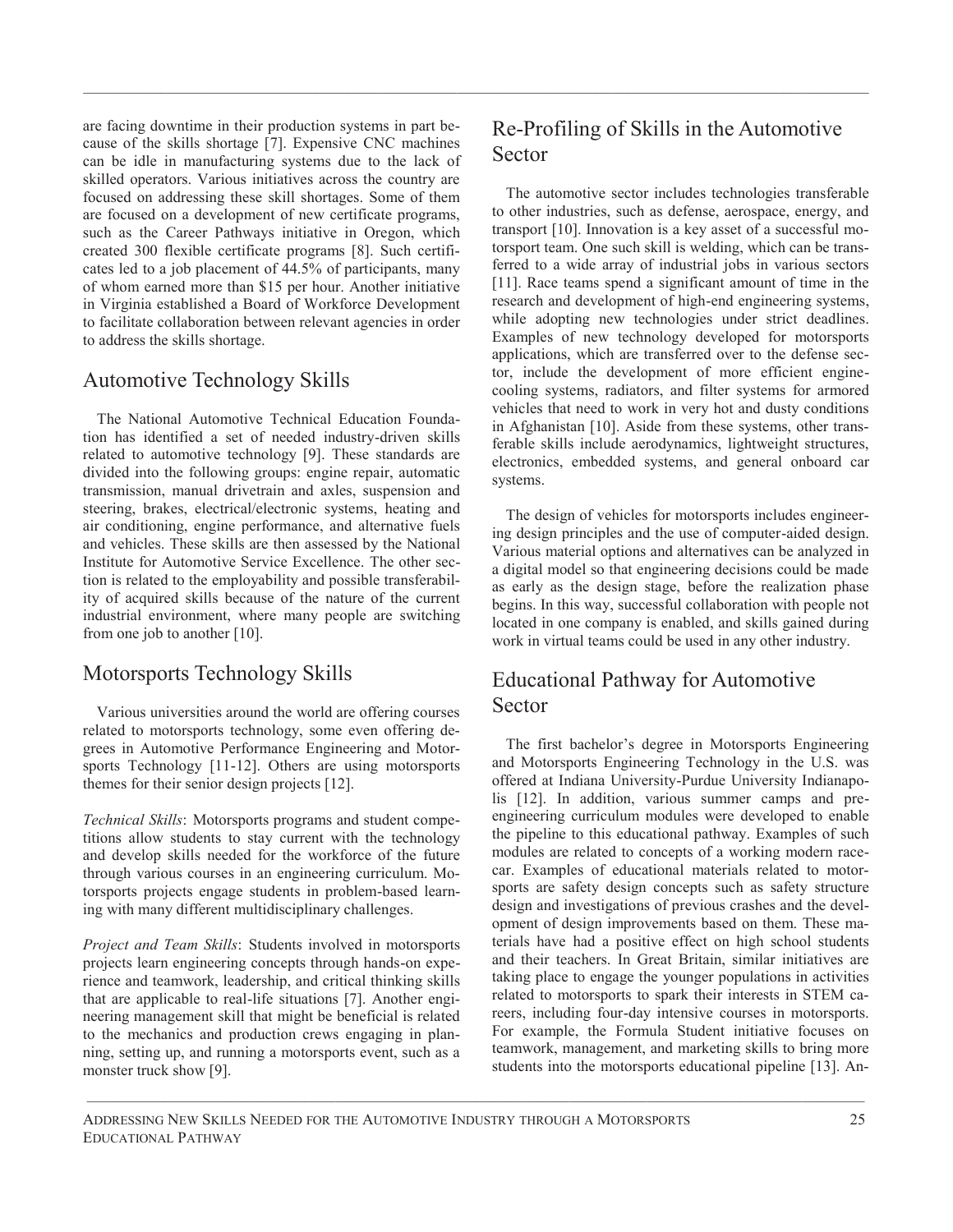other example is the study of engineering concepts through an analysis of monster truck competitions [9].

——————————————————————————————————————————————–————

Students' motorsports education continues at the university through their participation in Formula SAE teams and use of the ODU facility, the Virginia Institute for Performance Engineering and Research (VIPER) lab, which is a facility for teaching and hands-on experience, as well as a commercial race facility. Old Dominion University in Norfolk, NASA Langley Research Center in Hampton, and Virginia Tech in Blacksburg collaborated to offer a graduate degree in motorsports engineering and consulting services to automakers and racecar teams [14].

Old Dominion University (ODU), Norfolk, Virginia, and Patrick Henry Community College (PHCC), Martinsville, Virginia, have undergraduate motorsports pathway programs (see Figure 2). In these programs, they are providing educational training for future technicians, engineering technologists, and engineers interested in this technical area. The programs are designed as Associate of Applied Sciences programs that build into a Bachelor of Science degree. As a first step, students enroll in the motorsports program at PHCC. Those students wanting to continue working towards their bachelor's degree have to complete one year at the community college or at a university to take all the necessary requirements for transfer. After that, they enroll in the Mechanical Engineering Technology (MET) program at ODU. The MET program has an option for them to choose Motorsports as their minor. ODU and the New College Institute have partnered to offer Motorsports Engineering Education in Martinsville for students, professionals, and companies involved in motorsports [15].



#### **Figure 2. Locations of Two Institutions and Motorsports Educational Pathways**

ODU offers a minor in motorsports engineering for mechanical engineering and engineering technology students [15]. Students are introduced to important engineering concepts related to aerodynamics, chassis dynamics, piston engines, and racecar performance. These areas are important for working with high-performance racecars. Graduates with this minor are qualified to work in entry-level positions in motorsports or the automobile sector. A motorsports minor is available to ODU students who have completed lower -division credit requirements in education and a group of technical-based credits that stress subjects related to motorsports. Students may complete general education credits at a local community college, but not many programs can provide technical courses directly related to motorsports.

Table 1 lists courses for the motorsports minor that are available to ODU students in Mechanical Engineering Technology or Mechanical and Aerospace Engineering programs. Students must take four of these courses to satisfy requirements for the minor.

| Code                               | Course Name                         | Credits |
|------------------------------------|-------------------------------------|---------|
| <b>MAE 407</b>                     | Ground Vehicle Aerodynamics         |         |
| <b>MAE 457</b>                     | <b>Motorsports Vehicle Dynamics</b> |         |
| <b>MAE 467</b>                     | Racecar Performance                 |         |
| <b>MET 480 /</b><br><b>MAE 477</b> | High Performance Piston Engines     | 3       |
| <b>MET 427/</b><br><b>MAE 427</b>  | Mechatronics System Design          |         |

**Table 1. Motorsports Minor Courses Available at ODU** 

High Performance Piston Engines is one example of the available courses. This course uses the motorsports lab, which includes a Briggs and Stratton animal racing engine connected to a land and sea dyno and a flow bench to study the air intake process. The students study the ideal internal combustion four-stroke cycle and work their way up through the complete fuel-air cycle. Students study chemical reactions and combustion. After a thorough study of the thermodynamics of the cycle, they complete this part of the course with comparisons to the actual cycles and spend time in the lab running the animal engine on the dyno (see Figure 3).

The next major portion of the course involves air, fuel, and exhaust flow. Topics for discussion include valves, valve timing, intake, and exhaust flow modeling (followed by flow bench experiments). Students then spend course time discussing the tuning of the manifold using CFD, Helmholtz resonators, and a simple acoustic method, as well as turbocharging and supercharging. Students also study the thermodynamic and mechanical aspects of engine design and learn how to read compressor and turbine performance

——————————————————————————————————————————————–————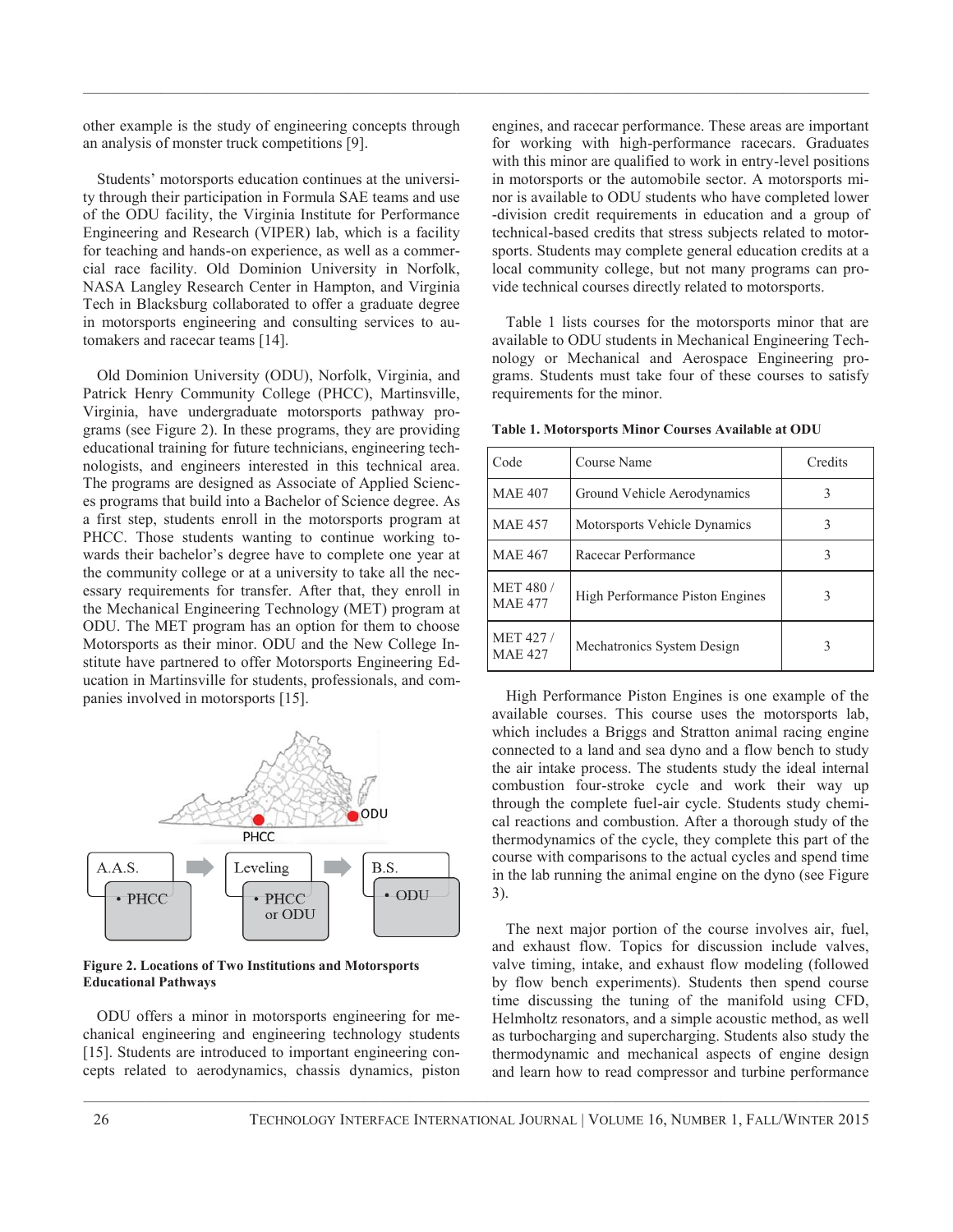maps to understand how they are created and how to use them. After this, friction and heat transfer is discussed. Many of the students in the course are also involved in the Formula or Baja motorsports teams, so they can apply what they learn right away. The following experiments are conducted during this class: torque calibration; manual dynamometer test with water brake dynamometer; sweep test for different throttle positions; air flow, air/fuel ratio, and fuel flow measurement; exhaust gas analysis; and, injector versus carburetor.

——————————————————————————————————————————————–————



**Figure 3. Motorsports Engine Testing Lab at ODU** 

#### Facilities Used in the Motorsports Program

*VIPER Lab*: This facility is located at PHCC, a 12,000 square-foot building next to the Virginia International Raceway, where teams can bring their racecars and simulate track conditions on a seven-post "shaker" rig [14]. The facility is designed to support hands-on teaching of undergraduate and graduate motorsports engineering courses at ODU and the New College Institute, along with PHCC. It is also used to conduct engine and drivetrain research, while operating as a commercial entity. This program was established through support from NASA, Virginia Tech, and the Virginia Tobacco Commission. The engine and drivetrain lab has three main areas of commercial concentration that complement research and teaching aspects: engine diagnosis and performance testing, engine performance optimization (tuning), and vehicle data acquisition and analysis [15].

The engine and drivetrain lab serves commercial applications during race events. Maintenance crews measure horsepower output, and various other measurements related to the race vehicle's drive and chassis. Aside from the weekend events, the lab is used by students for learning [16]. Its main applications are engine diagnostics, performance testing, performance optimization, and data acquisition and analysis. The VIPER vehicle has a 250 HP, 1.4 liter Suzuki motorcycle engine, heavily modified to produce 250 HP. The vehicle's chassis is a lightweight carbon fiber body [17].

Various other facilities are available to students in this minor at ODU: wind tunnel, engine dynamometers, and labs at Virginia International Raceway, which include a modified Formula Mazda and advanced data acquisition system. All junior- and senior-level courses in the motorsports minor are delivered both on campus and through the distance learning program. Motorsports courses are delivered by ODU at the New College Institute in Martinsville, Virginia. Facilities at PHCC include a driving simulator, vehicle dynamics rig, and chassis dynamometer. In addition, students have access to the engine instrumentation lab and Virginia International Raceway.

### Motorsports Student Senior Design Teams at ODU

ODU has participated in the Formula Society of Automotive Engineers (SAE) competitions since 1998. Each year, the team has requirements to design, build the vehicle, and participate in the competition with a formula-style racecar (see Figure 4). In addition to the design and build requirements, the team has to be involved in project management tasks to plan, coordinate, and verify the robust design of all car components, subassemblies, and assemblies. Main subassemblies are chassis, drivetrain, engine, suspensions, aerodynamic components, and controls. Components are designed to the manufacturing specifications, built, assembled, and integrated. Before the race, they are tested for durability and reliability [18].



**Figure 4. ODU Motorsports Fleet** 

# Conclusions

Automotive and motorsports industries have faced rapid expansion in recent years. Various car manufacturers are participating in motorsport competitions to research and

 $\overline{\phantom{a}}$  , and the contribution of the contribution of the contribution of the contribution of the contribution of the contribution of the contribution of the contribution of the contribution of the contribution of the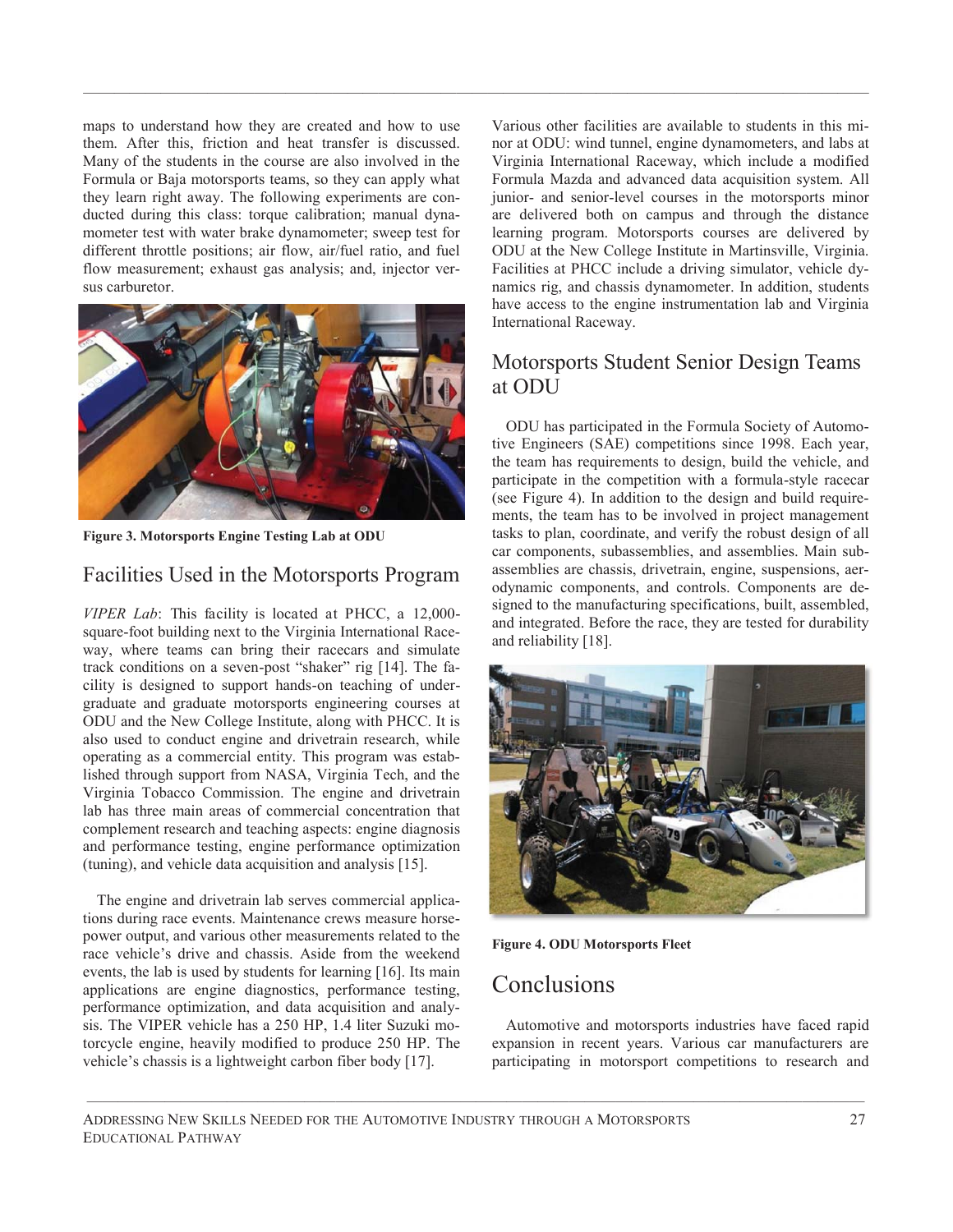develop various innovations related to vehicle design and performance. In addition, modern high-performance vehicles are now redesigned to run on more environmentally friendly fuels such as electric, ethanol, and diesel, or in a hybrid mode. Working on their design, testing, and maintenance requires very specific skills, many of which can be translated to the automotive sector. The motorsports minor at ODU complements mechanical engineering/technology and aerospace programs. It adds a more specialized focus to prepare students for various jobs. Through work on automotive/motorsports-based themes in the stream of courses, students receive problem-based, lab-oriented, in-depth knowledge of complex engineering principles.

# References

- [1] Lopez, G. (2008). Brief History of Motorsports. Retrieved from http://ww2.odu.edu/~glopez/MTS/ About/About\_Motorpsorts.html
- [2] The Henry Ford. (1999). The Chicago Times-Herald Race of 1895. Retrieved from: http:// www.thehenryford.org/exhibits/showroom/1896d/ race.html
- [3] Fiorini, P. (2012) Purdue-led study highlights motorsport industry's significant impact across Indiana, worldwide, Retrieved from http://www.purdue.edu/ newsroom/releases/2012/Q4/purdue-led-studyhighlights-motorsport-industrys-significant-impactacross-indiana,-worldwide.html
- [4] Hylton, P. (2010). Using Motorsports Design Concepts to Further STEM Education, *Journal of Technology Studies*, *36*, 12-15.
- [5] Borthwick, J., John, D., & Werner, M. (2000). *Evidence of Skill Shortages in the Automotive Repairs and Service Trades*. National Centre for Vocational Education Research, Leabrook, South Australia, Australia.
- [6] Duval, S. (2013). Automotive industry faces labour shortages, *Automotive Manufacturing Solutions*, *14*, 16-17.
- [7] Thomas, I. (2008). Revving Up Students' Skills with Motorsports, *Techniques: Connecting Education & Careers*, *83*(5), 28-31.
- [8] Community Colleges and Workforce Development Worksource Orregon (2013). Pathways in Oregon: A Descriptive Study of the Statewide Initiative & Initial Cohort of Completers, Retrieved from http:// www.oregon.gov/ccwd/pdf/pathways/ pathwaysdescriptivestudy.pdf
- [9] Burgin, S., & Ritz, J. (2013). Monster Trucks: Innovations in Motorsports, *Technology & Engineering Teacher*, *72*, 26-31.
- [\[10\] Hibbert, L. \(2013\). Racing into new markets,](https://www.researchgate.net/publication/298136159_Racing_into_new_markets?el=1_x_8&enrichId=rgreq-0ca403e2d097cb29053114cbce2951a2-XXX&enrichSource=Y292ZXJQYWdlOzI2OTM2MDMyNDtBUzozNDI0ODg2MTIxMzA4MTZAMTQ1ODY2NzA1NjUyNg==) *[Professional Engineering,](https://www.researchgate.net/publication/298136159_Racing_into_new_markets?el=1_x_8&enrichId=rgreq-0ca403e2d097cb29053114cbce2951a2-XXX&enrichSource=Y292ZXJQYWdlOzI2OTM2MDMyNDtBUzozNDI0ODg2MTIxMzA4MTZAMTQ1ODY2NzA1NjUyNg==) 26*(1).
- [11] Bilski, C. J. (2009). Youth Education through Motorsports*, World of Welding*, 27.
- [12] IUPUI. (2015). Motorsports Engineering, Indiana University – Purdue University Indianapolis, Indiana, Retrieved from: http://www.engr.iupui.edu/ departments/ent/undergrad/mste/index.php
- [13] Bolton, J. (2012). Winning Workshop How to get a fast track to understanding a race car's engine. *Motor Sport News: The Voice of British Motorsport, 31*.
- [14] Connolly, A. (2005). ODU to Offer Motorsports Degree with High-Tech Emphasis. *The Virginian-Pilot,* September 11.
- [15] Seaber, V. (2015). Motorsports, Old Dominion University, Retrieved from: https://www.odu.edu/ engtech/curricula/met/motorsports
- [16] ODU. (2008). VIPER to Open Motorsports Engineering Lab at Virginia, Old Dominion University, Norfolk, Virginia, U.S.A., Retrieved from http://ww2.odu.edu/ao/news/index.php? todo=details&id=9907
- [17] ODU. (2013, July). Victor Seaber of ODU's VIPER Lab Bests Professional Driver at VIR's Ultimate Track Car Challenge, Old Dominion University, Norfolk, Virginia, U.S.A., Retrieved from http:// www.odu.edu/news/ 2013/7/ viper\_lab#sthash.gZ3w9Jhw.dpuf
- [18] ODU. (2010). ODU Formula SAE 2010, Old Dominion University, Norfolk, Virginia, U.S.A., Retrieved from http://orgs.odu.edu/sae/ projects/ formula/index.html

# **Biographies**

——————————————————————————————————————————————–————

**VUKICA M. JOVANOVIC** is currently an assistant professor in the Department of Engineering Technology at Old Dominion University. Her research focuses on mechatronics, product identification, product lifecycle management, assembly systems, energy efficiency, and engineering education. She has had internships in engineering services, aerospace, and power generation industries. Dr. Jovanovic received her master's in engineering (dipl.ing) degree from the University of Novi Sad, Serbia, in robotics, mechatronics and automation, and Master of Science (Magistar) degree in production systems design, both in the Department of Industrial Engineering. She received her Ph.D. in mechanical engineering technology from Purdue University. She is Chair of the Student Hardware Competition, IEEE SoutheastCon 2016 in Norfolk, VA. Dr. Jovanovic may be reached at v2jovano@odu.edu

——————————————————————————————————————————————–————